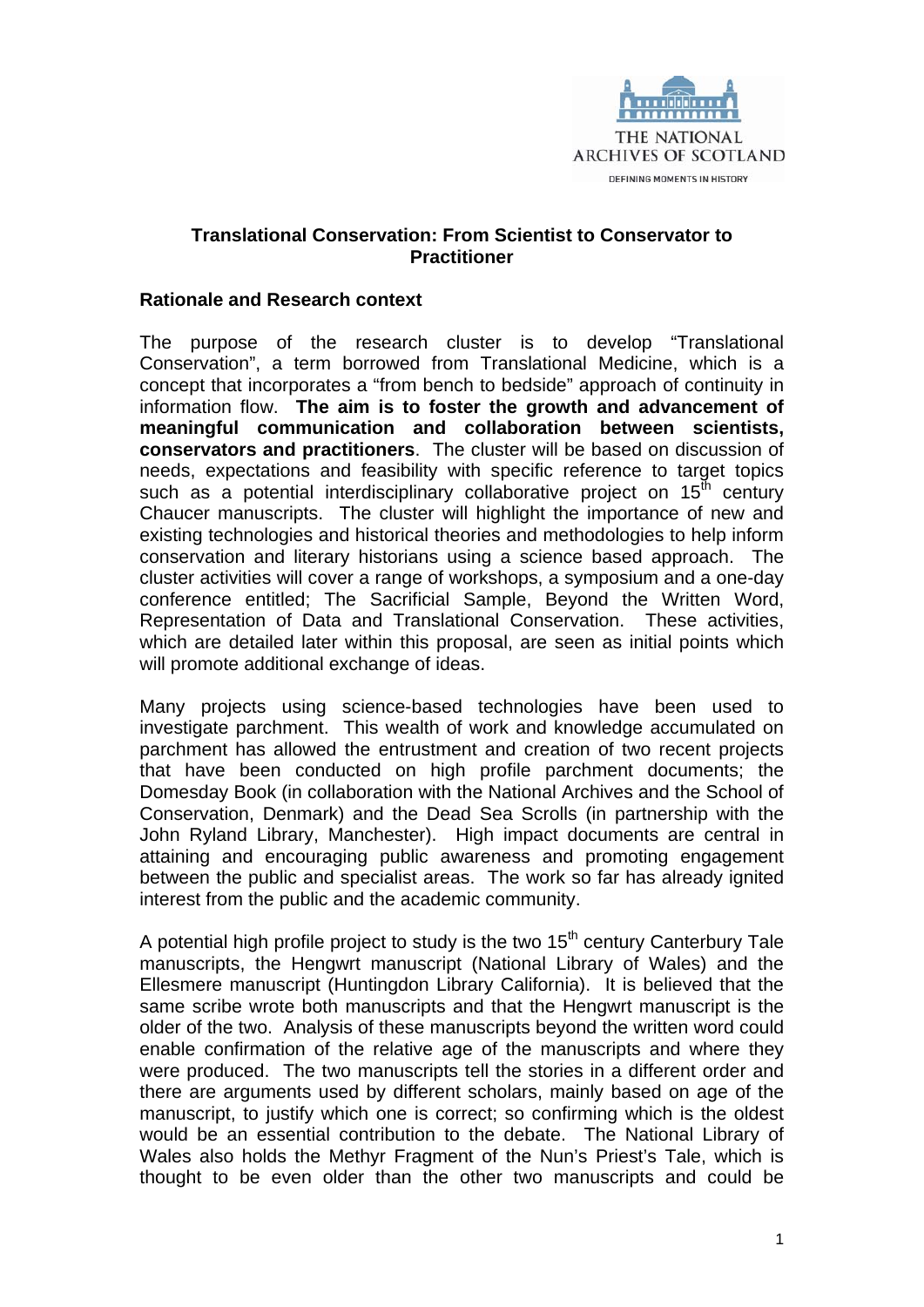

subjected to similar analysis. The research cluster will provide an ideal environment to discuss ideas and dating methodologies relating to these texts and thence encourage growth of new collaborative projects.

The proposed activities are based on a series of network cluster workshops and symposiums culminating in a one-day conference. This will promote interaction within the network cluster allowing one of the later stage workshops to interact in a novel approach using the idea of "open source technology". This is a tool that will facilitate participants to construct the agenda and schedule during the meeting itself. The outcomes of the cluster activities will be of interest to practitioners, conservators, scientists, policy makers and the public.

#### **Aims and Objectives**

The research cluster proposed aims to formulate interdisciplinary collaboration and bring together different perspectives of heritage science to further develop the idea of Translational Conservation. The partnership between various communities will facilitate the continued enhancement in knowledge and understanding in this rapidly growing and vital area of parchment conservation heritage. The cluster fits ideally within the 'Interpretation and Representation' research theme of the *Science and Heritage Programme* but does contain some overlap into the other research themes. The collaboration of arts and humanities with scientists will help develop the continued advancement of answering key conservation issues using scientific techniques. The major aspiration of this cluster would be to create and enhance communication channels between conservators, practitioners and scientists.

The cluster will host three 1.5-day workshop seminars. The events would be publicised in the UK and internationally using the existing networks of all the investigators involved in the cluster as well as websites and email lists of many conservation, historian and science research groups. The clusters workshops will be used to formulate new ideas and discuss current/future work that would lead to an increase in capacity, capability, awareness and quality of this interdisciplinary area. The research cluster's activities will culminate in a one-day conference to be offered to a large audience and discipline. This will allow the review of the cluster activities and reflection upon future plans to sustain the collaborations established.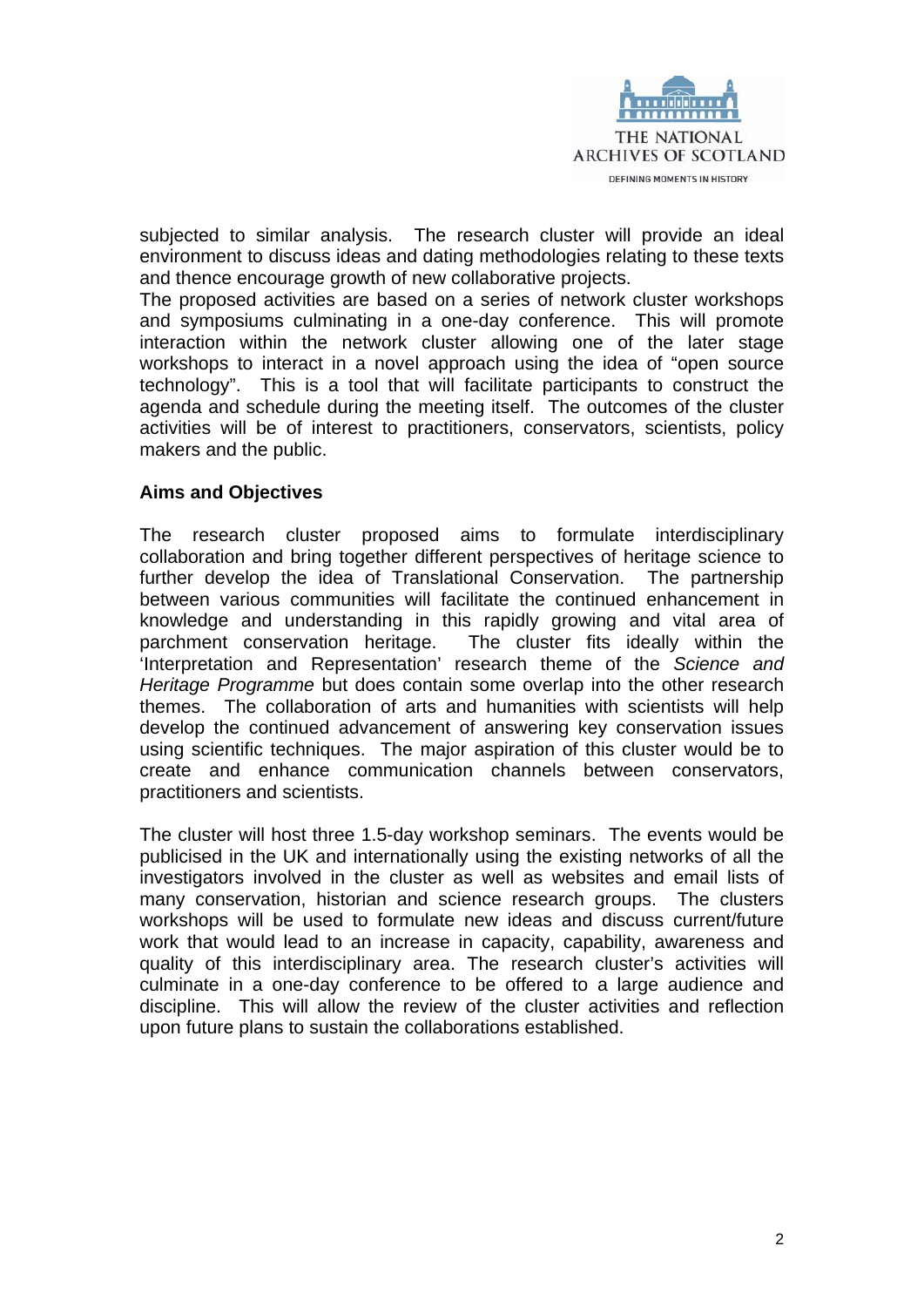

## **Timetable of activities**

Four proposed group activities to be held in London, Edinburgh, Aberystwyth and Cardiff. These are entitled:

- **1. The Sacrificial Sample** A network cluster workshop.
- To tackle the complex issues of destructive sample analysis.
- Cost benefit analysis, weighing up which samples are worthwhile in sampling with an insight into the position of the scientists, the conservators and practitioners.
- The issue of sampling, in particular size, damage, sampling in-situ and the portability of technologies.
- Horizon scanning together with a debate on the utilisation of promising new technologies.
- **2. Beyond the Written Word**  A symposium with two or three invited speakers, which will foster discussion based on the following issues.
- The information that can be extracted from the writing medium as well as the written text?
- Turning extracted data into information that can be harnessed by the conservators and practitioners.
- The use of technology to provide information on the usage of an object during its lifetime.
- **3. Representation of Data** A network cluster workshop**.** By this point in the cluster activities, the interaction within the network cluster should be at a level of maturity that allows the organisation of the third group activity to be defined by open space technology. This is a tool that will facilitate participants to construct the agenda and schedule during the meeting itself. The meeting will be centralised around two key ideas.
- Is it possible to improve authenticity using a science-based approach?
- Understanding the core principles of techniques used in forgery.
- **4. Translational Conservation** A one-day conference to include a key note address from an esteemed invited speaker. The conference will be open to a wider community beyond the core network members.
- Will encourage capacity building and a chance to formulate the way forward.
- Who are the real end users?
- Is science answering the questions that conservation needs answering?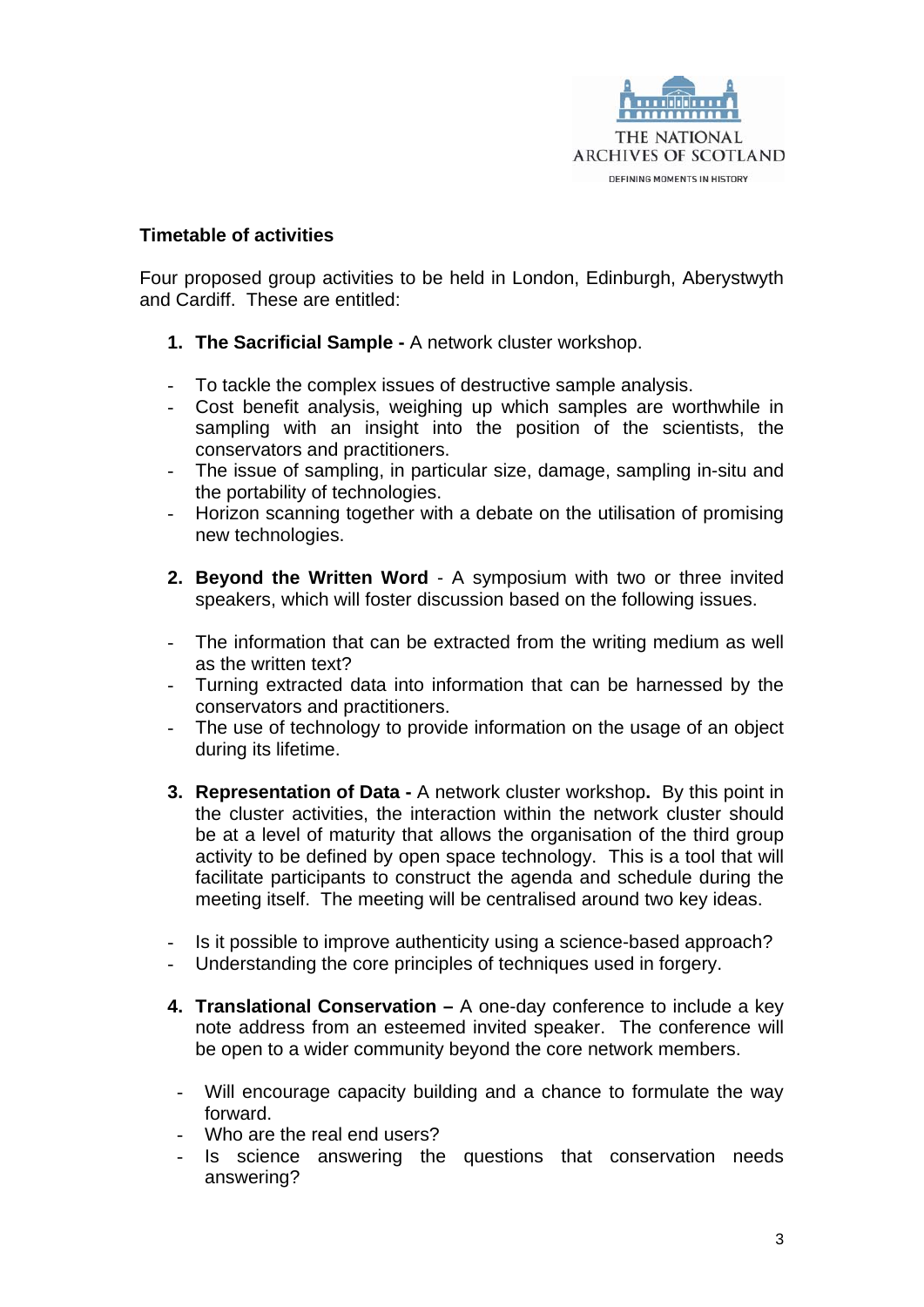

The network workshops and symposiums will be one and a half days in duration with approximately 15 participants from the core membership group. The mini conference will allow the inclusion of a greater field of attendees, approximately 40 delegates.

Workshops are to be conducted over 7-month duration with the proposed activities to be held at the beginning of December, February, April and June. This would allow time for a meeting of the steering committee to address the position of the cluster and the way forward before the Research Cluster conference to be held in July 2009 by the Programme Director and additional clusters.

#### **Key speakers or participants**

Principal investigator

- Professor Tim Wess is the Head of Department at the School of Optometry and Vision Science, Cardiff University and Chair of the Physical and Life Sciences Committee for the Science & Technology Facilities Council. In addition to these roles is also the Chair of the Photon Science Governing Body for the New Light Source Project, the Chair of the Environmental & Cultural Heritage beamtime award committee for the European Synchrotron Radiation Facility and a member of the Diamond Light Source Facilities Access Panel.

Co-investigators

- Nancy Bell is the Head of Conservation research at The National Archives in London.
- Professor Diane Watt is Head of the English Department at Aberystwyth University and is the Deputy Director of the Institute for Medieval and Early Modern Studies (IMEMS). Her main research interests are in medieval English literature as well as early-modern English and Middle-Scots literature.

Steering committee (in addition to CoI and PIs)

- Professor Neville Greaves is the Institute Director for the Institute of Physics and Mathematics at Aberystwyth University. He is also Director of the Centre for Advanced Functional Materials and Devices (CAFMaD). His research interests are materials under investigation including glasses, ceramics and other disordered systems. His expertise cover a wide range of scientific techniques including Synchrotron Radiation methods, Nuclear Magnetic Resonance and laser optical ellipsometry to name a few.
- Professor Andrew Evans is the Director of Research at the Institute of Physics and Mathematics, Aberystwyth University. He is also involved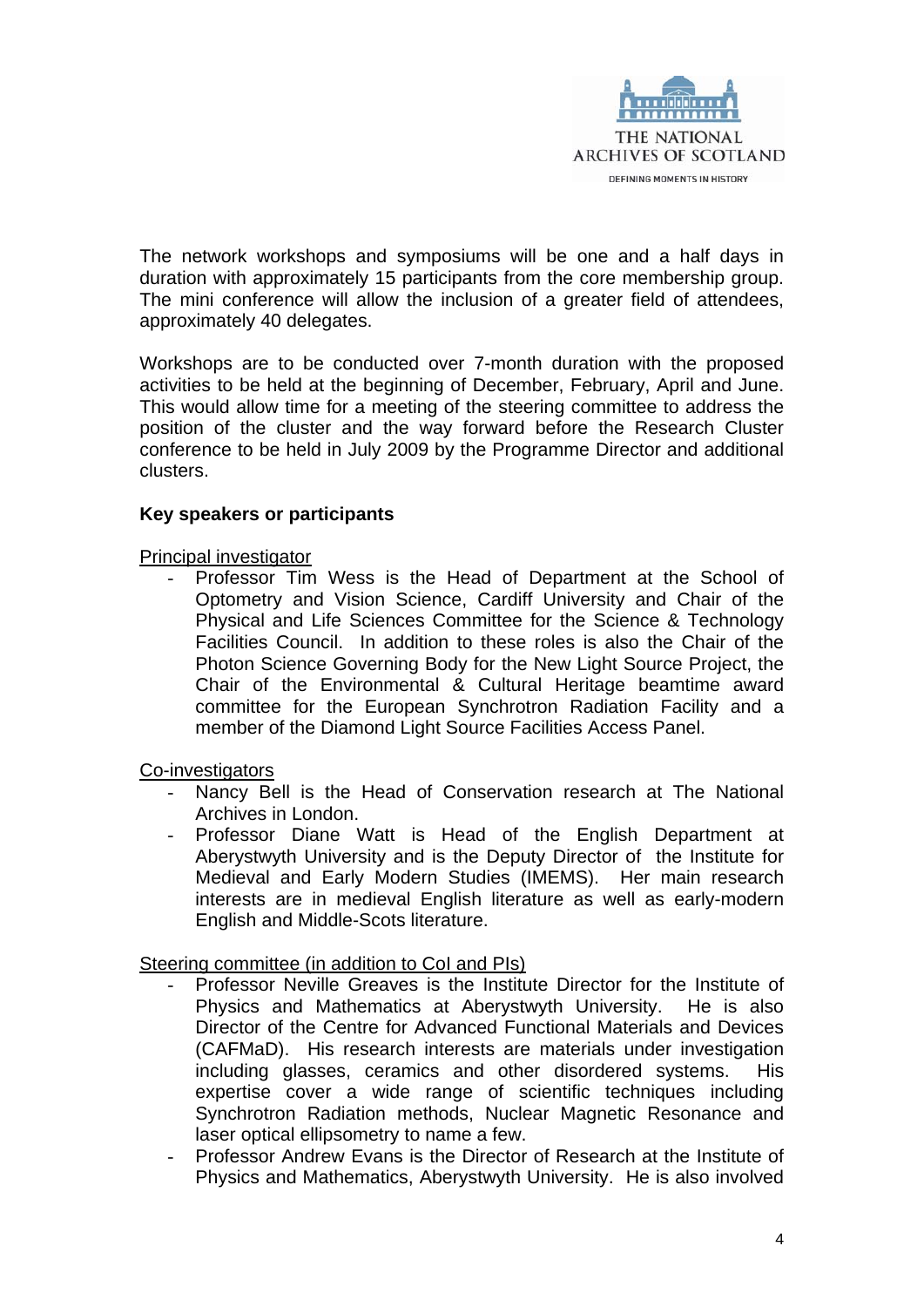

in the development of an X-ray beamline project at DIAMOND synchrotron (CELT-SR). His research involves the application and development of spectroscopic techniques.

- Linda Ramsay is Head of Conservation at the National Archives for Scotland based in Edinburgh.

Proposed Participants

- Professor Sue Niebrzydowski from the Department of English, Bangor University is a co-convenor for the Institute of Medieval and Early Modern Studies (IMEMS). Her work covers the dialogue between literature and cultural texts in particular reference to women and medieval womanhood.
- Professor Linne Mooney is a Medieval English Palaeography Chair at the University of York who has won international acclaim for discovering the identity of the scribe, Adam Pinkhurst, who worked for Chaucer. Her research interests include Middle English texts, manuscript studies and studies of authorship and distribution of Middle English texts.
- Professor Helen Fulton is based in the English Department at Swansea University where her work centres on medieval English and Welsh literatures and languages. She also has an interest in discourse and cultural theory.
- Andrew Green is from The National Library of Wales located in Aberystwyth where he is chief executive and accounting officer of the Library.
- Helen Shelton is part of Collection Care at the British Library.
- René Larsen is from the School of Conservation at the Royal Danish Academy of Fine Arts, Denmark. He is interested in deterioration, conservation and restoration of books and objects of leather, parchment and other hide materials. He was also instrumental in the collaborative project, The Improved damage assessment of parchment (IDAP).
- Dr Graham Davies is based at the School of Medicine and Dentistry at Queen Mary University London where he studies the advancement of X-ray microtomography apparatus and its applications to the study of biological hard tissues and various non-biological materials.
- David Howell is Head of Conservation and Collection Care at the Bodleian Library, University of Oxford.
- Julian Thomas is part of The National Library for Wales, Aberystwyth where he is Head of Binding and Conservation and the Manager of the Conservation Treatment Unit.